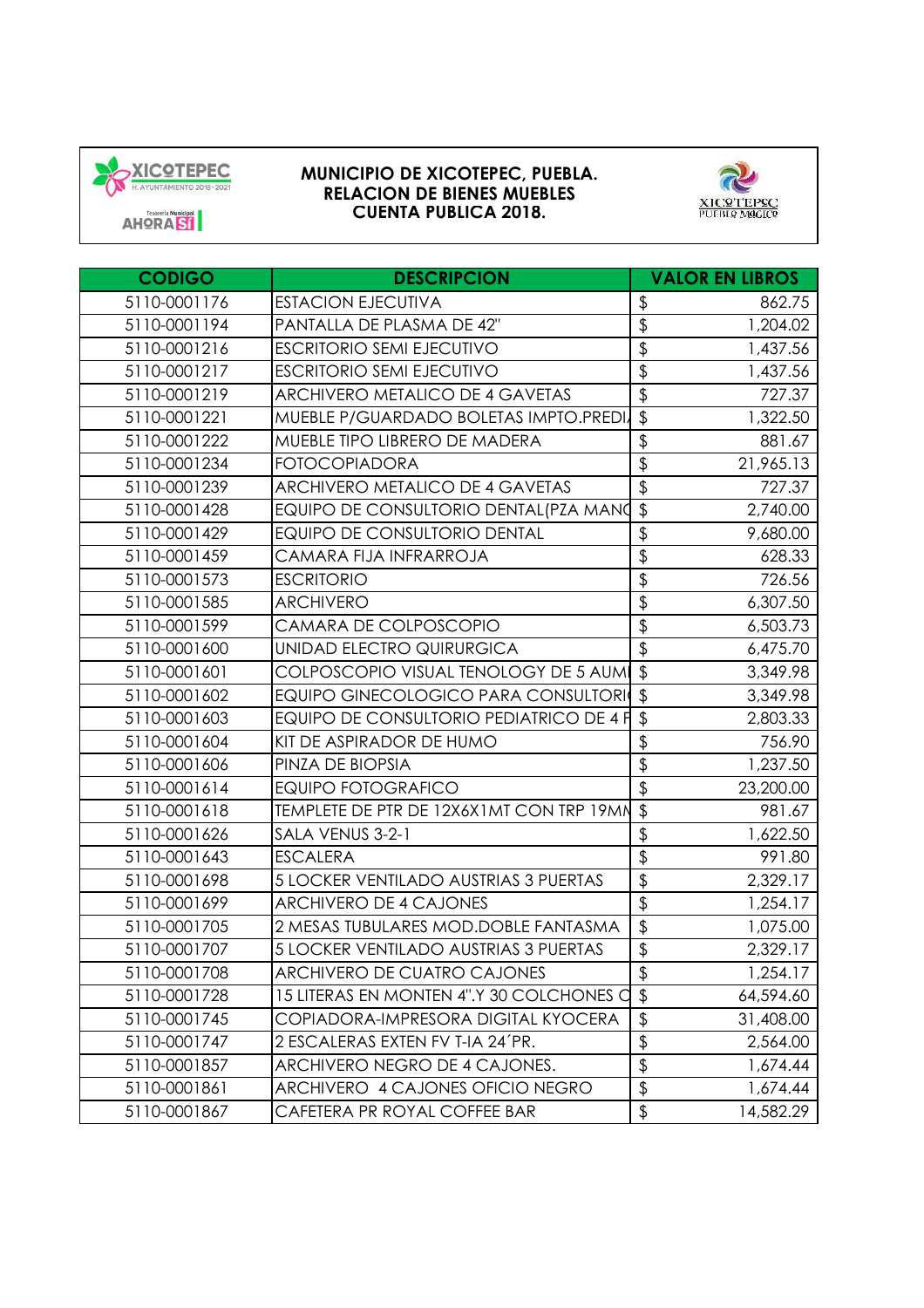



**CODIGO DESCRIPCION VALOR EN LIBROS** 5110-0001871 PINZA PARA TOMA DE BIOPSIA. 2,300.67 \$ 5110-0001874 **LAMPARA DE FOTOCURADO.** 5,616.33 5110-0001875 ESTERILIZADOR. \$ 3,011.17 5110-0001876 PIEZA DE ALTA VELOCIDAD. 2,266.83 \$ 5110-0001879 **JUEGO DE 2 SILLAS DE PIEL DUBAI. 5** 3,965.50 5110-0001894 RACK DE 5" EN ALUMINIO ANONIZADO C7  $2 \cancel{0}$  \$ 2,396.42 5110-0001931 CONJUNTO EJECUTIVO GEBESA 11,851.83 \$ 5110-0001934 ARCHIVERO 3 GAVETAS GEBESA 3,693.50 \$ 5110-0001938 ANAQUELES \$ 7,090.50 5110-0001940 MUEBLE DE MADERA PARA CUBRIR CAJA FUERTS 2,595.02 5110-0001941 MUEBLE DE MADERA PARA CUBRIR CAJA FUER \$ 2,595.02 5110-0001946 MUDULO CRISA \$ 3,756.54 5110-0001947 ESCRITORIO EJECUTIVO CRISA 3,463.06 \$ 5110-0001948 ANAQUEL METALICO \$ 5,213.33 5120-0001932 SALA SAMAR TUPPELO \$ 2,965.92 5150-0001936 | MULTIFUNCIONAL LASER | \$ 1,935.82 5150-0001949 EQUIPO DE COMPUTO \$ 888.67 5150-0001951 COMPUTADORA \$ 3,689.50 5150-0001952 COMPUTADORA \$ 2,699.77 5150-0001953 COMPUTADORA \$ 2,699.77 5150-0001954 COMPUTADORA \$ 1,749.75 5150-0001956 IMPRESORA MAXIFY 1.224.44 5150-0001957 REGULADOR \$ 977.84 5150-0001958 MULTIFUNCIONAL \$ 1,800.00 5150-0001960 |IMPRESORA SAMSUNG MULTIFUNCIONAL | \$ 1,100.00 5150-0001961 **PROCESADOR AMD AK8,8GBRAM, COMPUTA** \$ 5,616.67 5150-0001963 COMPUTADORA (LAPTOP) 13,999.61 \$ 5150-0001972 CPU PROCESADOR AMD 4 A2.9 GHZ 2,900.00 \$ 5150-0001973 EQUIPO DE ESCRITORIO LENOVO 4,364.02 \$ 5150-0001974 EQUIPO DE COMPUTO LENOVO 4,364.02 \$ 5150-0001975 **EQUIPO DE COMPUTO ESCRITORIO LENOVO** | \$4,364,02 5150-0001976 EQUIPO DE COMPUTO LENOVO 4,364.02 \$ 5150-0001977 CPU PROCESADOR AMD \$ 3,353.85 5150-0001978 IMPRESORA CANON \$ 1,875.00 5150-0001982 IMPRESORA \$ 1,155.56 5150-0001988 CPU PENTIUM \$ 4,277.78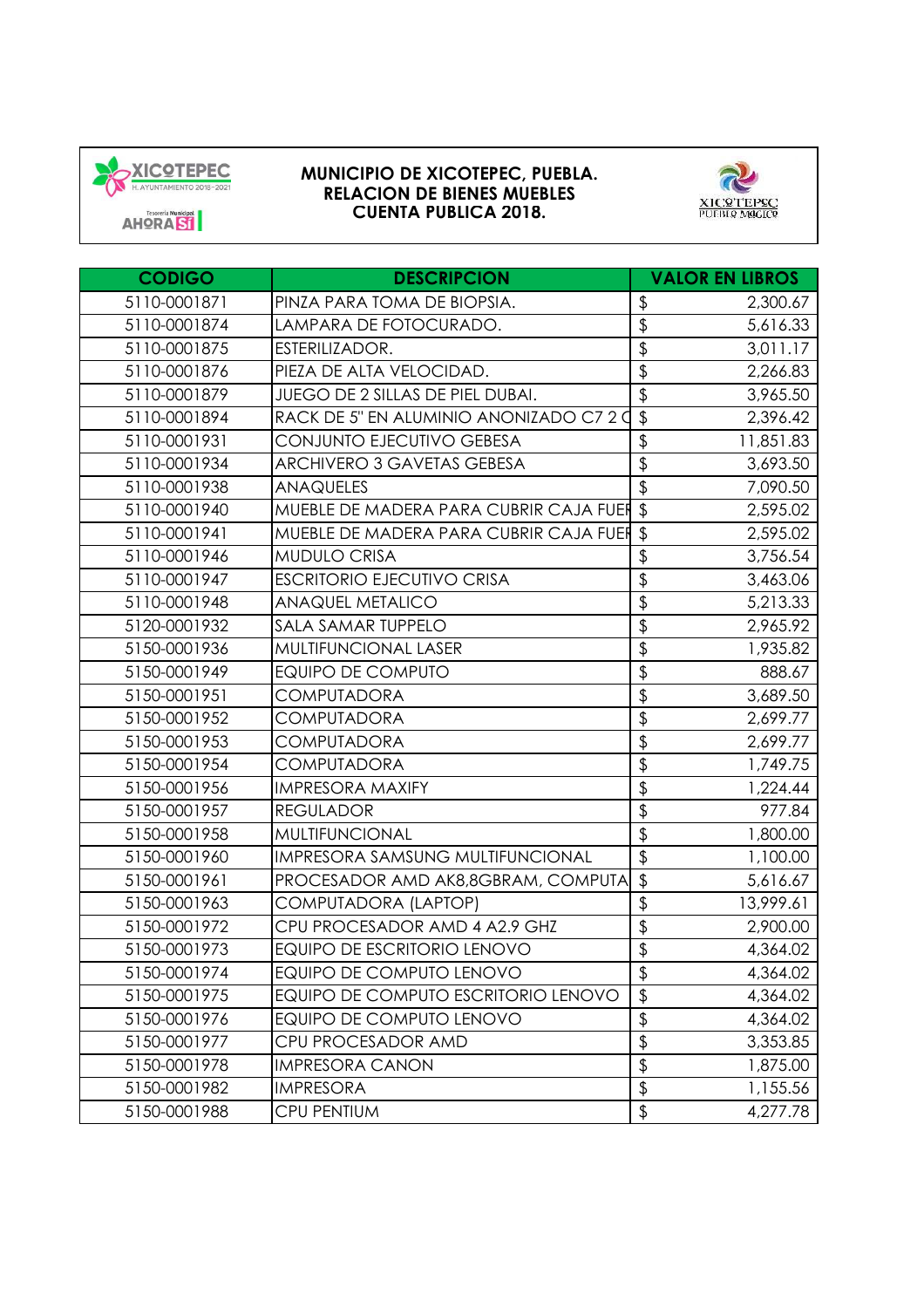



**CODIGO DESCRIPCION VALOR EN LIBROS** 5150-0001992 |IMPRESORA BROTHER D. CARTA | \$666.67 5150-0001994 COMPUTADORA (ESCRITORIO) 2,577.78 \$ 5150-0001995 COMPUTADORA (ESCRITORIO) 2,577.78 \$ 5150-0001996 COMPUTADORA (ESCRITORIO) 2,577.78 \$ 5150-0001997 RELOJ CHECADOR \$ 4,680.00 5150-0001998 IMPRESORA MULTIFUNCIONAL BROTHER \$ 3.694.44 5150-0002000 CPU \$ 20,222.22 5150-0002001 IMPRESORA MAXIFY MULTIFUNCIONAL  $\begin{array}{|c|c|c|c|c|c|}\hline 5 & 5,236.11 & \text{[J} \end{array}$ 5150-0002002 IMPRESORA MULTIFUNCIONAL CANON MAXIFS 5,236.11 5150-0002003 IMPRESORA MULTIFUNCIONAL 4,374.27 \$ 5190-0001910 MICROCOMPONENTE LG \$ 1,886.67 5190-0001935 CAJA FUERTE \$ 2,372.59 5190-0001991 TRITURADORA ROYAL 1600 MX 9,899.10 \$ 5210-0001944 BOSINAS YAMAHA DOS VIAS  $\boxed{\$}$  2,419.67 5210-0001945 MEZCLADORA YAMAHA AMPLIFICADA 1 \$ 1,639.93 5210-0001966 PANTALLA 40 PULGADAS \$ 2,638.61 5210-0001967 PANTALLA DE 40 PULGADAS 2,638.61 \$ 5210-0001968 PANTALLA 40 PULGADAS \$ 2,638.61 5230-0001971 CÁMARA CANON REFLEX T6 DOS LENTES 4,999. \$ 59 5230-0001980 CAMARA FOTOGRAFICA \$ 1,600.00 5410-0001914 | ADQ. DE VEHICULO AMAROK ENTRY 4X2 | \$10001914 | ADQ. DE VEHICULO AMAROK ENTRY 4X2 5410-0001915 **ADQ. DE VEHICULO AMAROK ENTRY 4X2** 1 \$ 145,862.40 5410-0001916 **ADQ. DE VEHICULO AMAROK ENTRY 4X2** 15 145,862.40 5410-0001917 | ADQ. DE VEHICULO AMAROK ENTRY 4X2 | \$145,862.40 5410-0001919 | ADQ. DE VEHICULO TSURU GSI T/M | \$ 51,680.00 5410-0001920 ADQ. DE VEHICULO TSURU GSI T/M 51,680.00 5410-0001921 ADQ. DE VEHICULO TSURU GSI T/M  $\frac{1}{3}$  51,680.00 5410-0001922 ADQ DE VEHICULO TSURU GSI T/M 51,680.00 5410-0001923 **ADQ. DE VEHICULO TSURU GSI T/M** 51,680.00 5410-0001924 ADQ. DE VEHICULO TSURU GSI T/M 51,680.00 \$ 5410-0001925 ADQ. DE VEHICULO TSURU GSI T/M 51,680.00 5410-0001926 ADQ. DE VEHICULO TSURU GSI T/M 51,680.00 5410-0001927 ADQ. DE VEHICULO TSURU GSI T/M 51,680.00 5410-0001928 VEHICULO \$ 53,680.00 5410-0002005 UNIDAD PICKUP DOBLE CABINA CREW CAB  $\vert$  \$ 795,000.00 5410-0002006 UNIDAD PICKUP DOBLE CABINA CREW CAB 5 795,000.00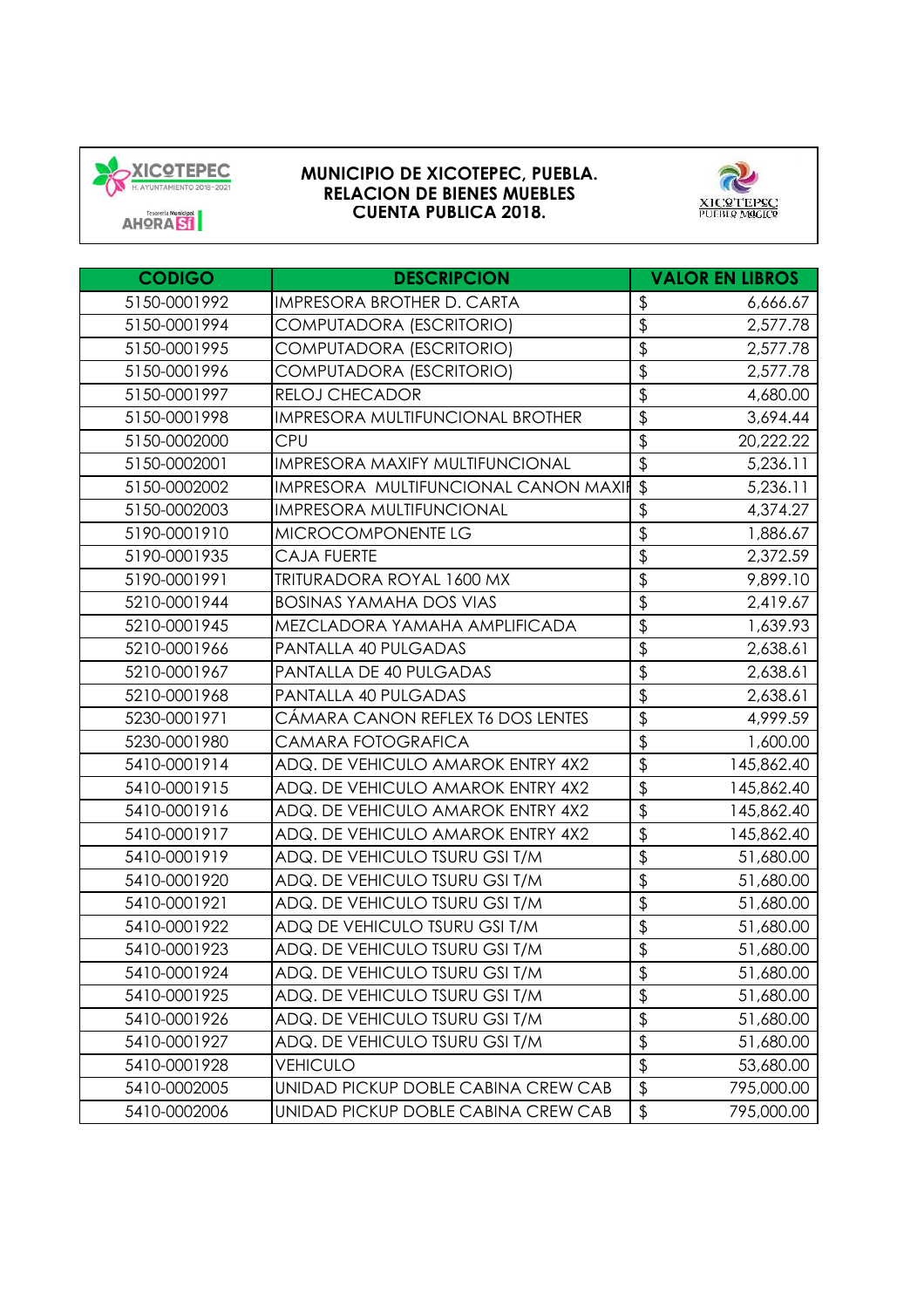



**CODIGO DESCRIPCION VALOR EN LIBROS** 5410-0002007 UNIDAD PICKUP DOBLE CABINA CREW CAB | \$ 645,000.01  $5410-0002008$  UNIDAD PICKUP DOBLE CABINA CREW CAB  $\frac{1}{3}$  845,000.01 5510-0000728 ESCOPETA CAL. 12 G.A. \$ 3,006.98 5510-0000729 ESCOPETA CAL. 12 G.A. \$ 3,006.98 5510-0000730 ESCOPETA CAL. 12 G.A. \$ 3,006.98 5510-0000731 ESCOPETA CAL. 12 G.A. \$ 3,006.98 5510-0000732 ESCOPETA CAL. 12 G.A.  $\begin{array}{|c|c|c|c|c|c|}\n\hline\n\text{5} & \text{5} & \text{3} & \text{3} & \text{4} \\
\hline\n\end{array}$ 5510-0000733 ESCOPETA CAL. 12 G.A. \$ 3,006.98 5510-0000734 ESCOPETA CAL. 12 G.A. \$ 3,006.98 5510-0000735 ESCOPETA CAL. 12 G.A. \$ 3,006.98 5510-0000736 ESCOPETA CAL. 12 G.A. \$ 3,006.99 5510-0000737 ESCOPETA CAL. 12 G.A. \$ 3,006.99 5510-0000762 REVOLVER CALIBRE 0.38 ESPECIAL  $\frac{1}{3}$  5,961.89 5510-0000881 REVOLVER CALIBRE 0.38 ESPECIAL \$5,961.89 5510-0000882 REVOLVER CALIBRE 0.38 ESPECIAL 5 \$5,961.89 5510-0000883 REVOLVER CALIBRE 0.38 ESPECIAL 5 5,961.89 5510-0000884 REVOLVER CALIBRE 0.38 ESPECIAL 5 5,961.89 5510-0000885 REVOLVER CALIBRE 0.38 ESPECIAL | \$ 5,961.89 5510-0000886 REVOLVER CALIBRE 0.38 ESPECIAL 5 5,961.89 5510-0000887 REVOLVER CALIBRE 0.38 ESPECIAL 1 \$ 5.961.89 5510-0000888 REVOLVER CALIBRE 0.38 ESPECIAL | \$ 5,961.89 5510-0000889 REVOLVER CALIBRE 0.38 ESPECIAL 1 \$ 5.961.89 5510-0000890 REVOLVER CALIBRE 0.38 ESPECIAL 1 \$ 5.961.89 5510-0000891 REVOLVER CALIBRE 0.38 ESPECIAL | \$ 5,961.89 5510-0000892 REVOLVER CALIBRE 0.38 ESPECIAL | \$ 5,961.88 5510-0000893 REVOLVER CALIBRE 0.38 ESPECIAL | \$ 5,961.88 5510-0000894 REVOLVER CALIBRE 0.38 ESPECIAL | \$ 5,961.88 5510-0001805 CINCO EXTINTORES DE CO2 CAP.10 LBS. 20, \$ 384.00 5610-0002004 APARATO INSENSIBILIZADOR 34,440.40 \$ 5620-0001929 BOMBA SUMERGIBLE 2 H.P \$ 4,054.60 5620-0001983 **BOMBA 5.5 HP MOTOR GASOLINA** 18 11,927.62 5640-0001962 ESTUFA \$ 4,021.46 5650-0001709 RADIO PORTATIL KENWODTK2302K 5WATS | \$ .0001709 RADIO PORTATIL KENWODTK2302K 5WATS 5650-0001710 RADIO PORTATIL KENWODTK2302K 5WATS  $\frac{1}{3}$  ... 1.290.00 5650-0001712 RADIO PORTATIL KENWODTK2302K 5WATS 1.3 .000 1.290.00 5650-0001713 RADIO PORTATIL KENWODTK2302K 5WATS  $\frac{1}{3}$  ... 1,290.00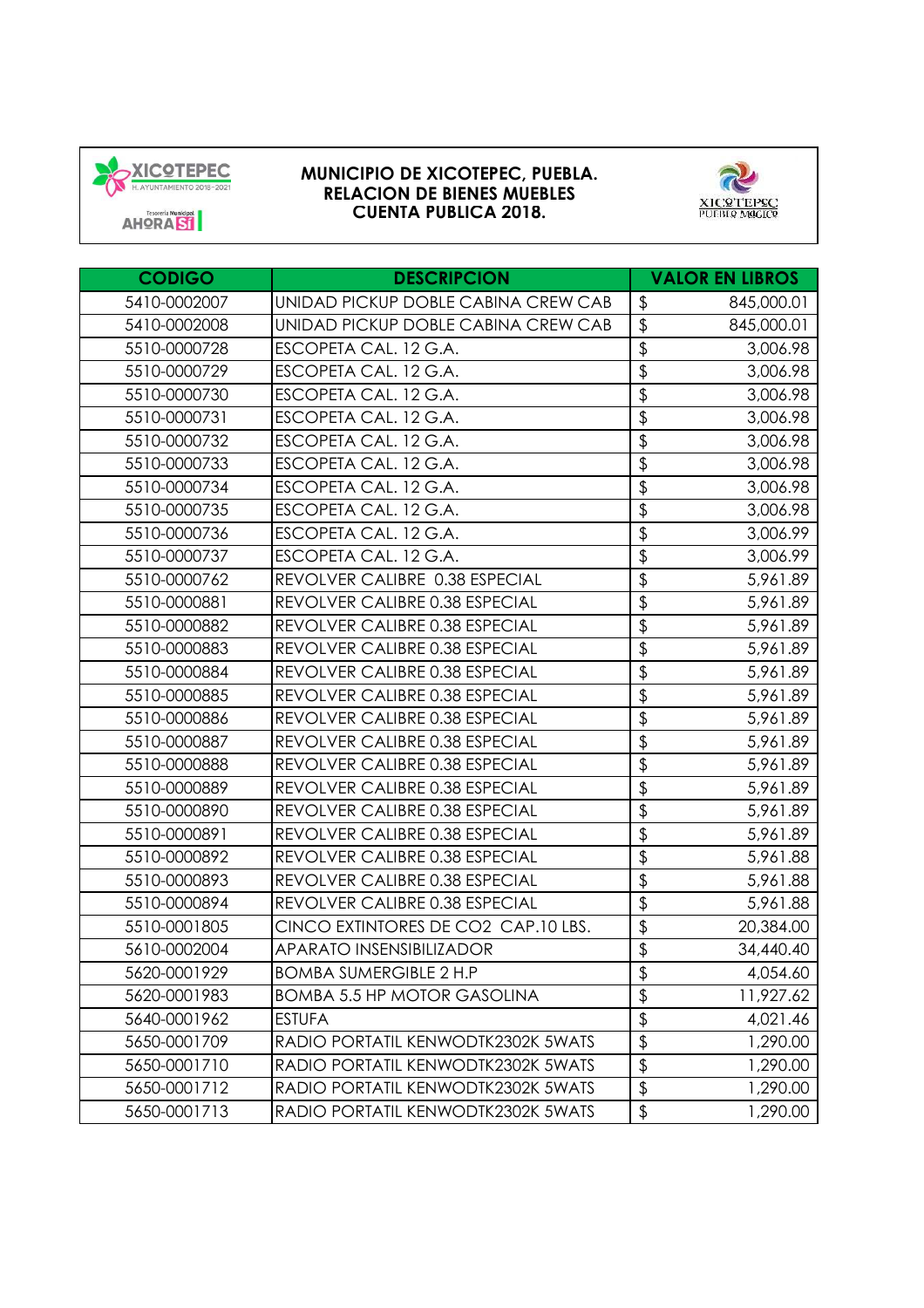



**CODIGO DESCRIPCION VALOR EN LIBROS** 5650-0001715 RADIO PORTATIL KENWODTK2302K 5WATS  $\frac{1}{3}$  1,290.00 5650-0001720 RADIO KENWOD TK7302K 50WATS Y 16 CANAL \$ 1,684.17 5650-0001776 PROYECTOR \$ 6,962.18 5650-0001777 PANTALLA P/PROYECTOR APOLLO DE 80" 1,429 \$ .99 5650-0001860 PAQUETE CENTRAL TELEFONICA (CONMUTADOR) \$ 10,401.92 5650-0001883 **FUENTE ASTRON REGULADOR A 20 AMP.** 1,934.67 5650-0001884 FUENTE ASTRON REGULADA A 20AMP..13.8VC \$ 1,934.67 5650-0001885 ANTENA SYSCOM HUSLER G6 UFH MHZ 6DB | \$2,816.71 5650-0001887 62 RADIOS KENWOOD DIGITAL UHE 5 WATS  $\frac{1}{3}$  707.129.60 5650-0001888 RADIO DIGITAL KENWOOD MOVIL UFH50 WAT S 5650-0001889 8 RADIOS KENWOOD DIGITAL MOVILUHF 32CH \$ 37,027.20 5650-0001892 REPETIDOR KENWOOD 30 CANALES 50 WATSS \$ 19,346.71 5650-0001893 **DUPLEX VHF 6 CAVIDADES PARA 148-160 MHZ** \$ 4,045.22 5650-0001895 AUDIO RECEPTOR DE COMUNICACIONES 150 \$ 10,440.00 5650-0001896 | TORRE ST35 DE 30METROS | \$ 34,800.00 5660-0001990 NOBREAK \$ 1,527.78 5670-0001964 **ESCALERA EXTENCION ALUMINIO TIPO III** \$ 3,158.46 5690-0001689 MOTOSIERRA HUSQ. \$ 3,225.00 5690-0001691 HIDROLAVADORA LPC-1750 ALTA PRESION 2.5 \$ 961.86 5690-0001693 GENERADOR 2500W 4 HP THUNDER GASOLINA \$ 2,397.43 5690-0001694 CALENTADOR CALOREX G-20 72 LTS 1,522.92 \$ 5690-0001696 **ESTUFA 30PLG MABE 1 \$** 2,149.28 5690-0001739 114 BANCAS (PLAZUELA VIRGEN GUADALUPE) 1 \$ 9.240.26 5690-0001741 | 1 BARANDAL TUBULAR (PLAZUELA VIRGEN GPE \$ 6,090.00 5690-0001763 PAQUETE DE 1 BASTON DE APLOMAR Y 1 4,507 \$ .18 5690-0001779 ESTACION TOTAL MARCA TOPCON ES105 | \$ .6990-0001779 | ESTACION TOTAL MARCA TOPCON ESTOS 5690-0001780 ESTACION TOTAL MARCA TOPCON ES105 \$ .6990-0001780 59,437.86 5690-0001785 BATERIA PARA ESTACION TOTAL TOPCON  $\frac{1}{3}$  . 3,509.87 5690-0001786 BATERIA PARA ESTACION TOTAL TOPCON 5 .6990-0001786 BATERIA PARA ESTACION TOTAL TOPCON 5690-0001787 BATERIA PARA ESTACION TOTAL TOPCON 1 \$ .6509.87 5690-0001788 BATERIA PARA ESTACON TOTAL TOPCON 5 5690-0001789 PRISMA TRIPLE C/SOPORTE P/ESTACION TOTAL \$ 4,091.51 5690-0001790 PRISMA TRIPLE C/SOPORTE P/ESTACION TOTAL \$ 4,091.51 5690-0001791 NIVEL OPT.MCA.SOKKIA MOD.B20 OBJ.DE 32X \$ 12,284.54 5690-0001792 NIVEL OPT.MCA.SOKKIA MOD.B20,OBJ.DE 32X \$ 12,284.54 5690-0001793 TRIPIE DE ALUM.TIPO ELEVADOR P/USO RUDO \$ 1,749.92